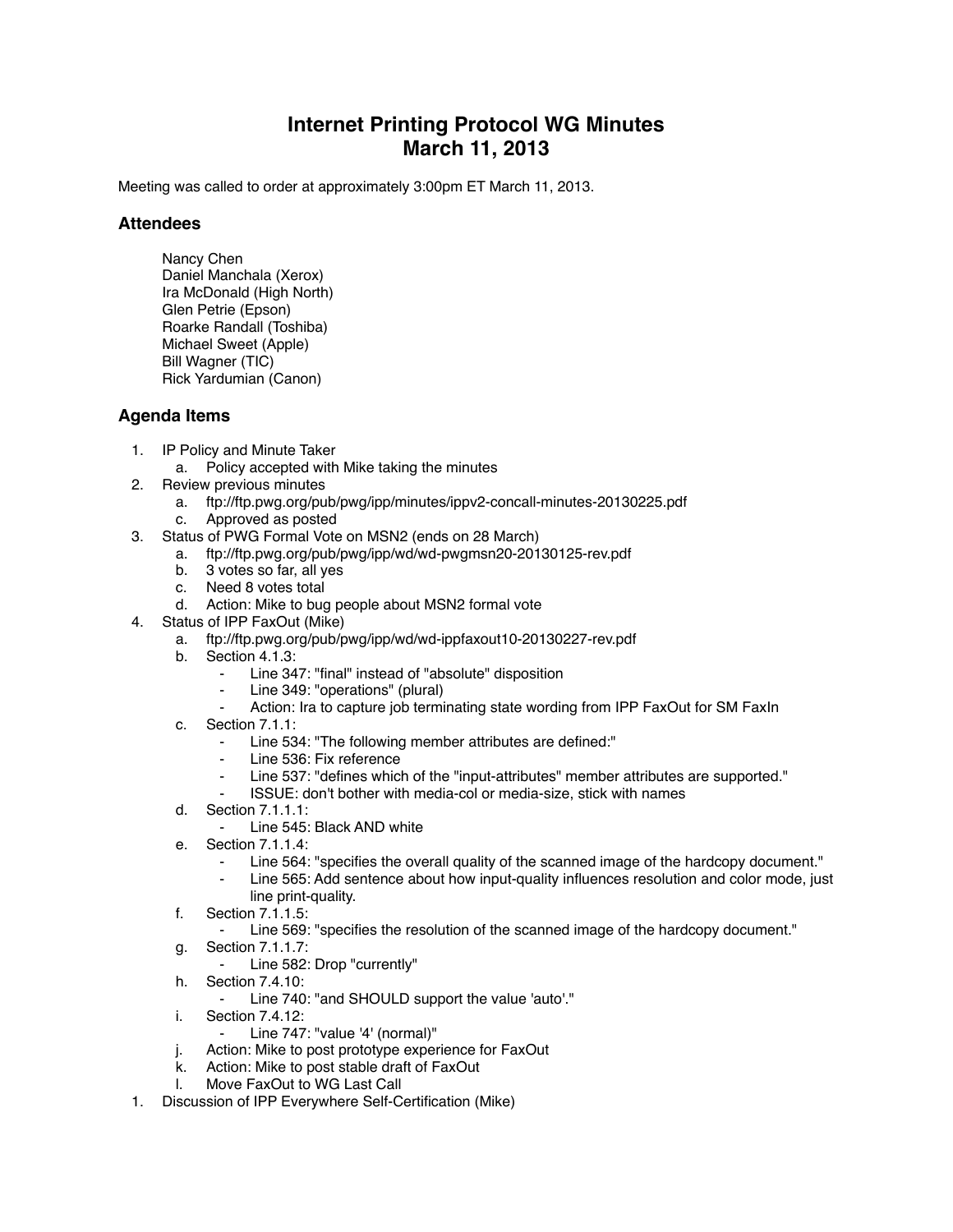- a. ftp://ftp.pwg.org/pub/pwg/ipp/slides/ipp-self-certification-20130310.pdf
- b. ftp://ftp.pwg.org/pub/pwg/ipp/whitepaper/tb-ippeveselfcert10-20130310.docx
- c. ftp://ftp.pwg.org/pub/pwg/ipp/whitepaper/tb-ippeveselfcert10-20130310.pdf
- d. ftp://ftp.pwg.org/pub/pwg/ipp/whitepaper/wh-sample-cert-agreements.pdf
- e. Q: PWG members only or open to all?
	- A: Unless it is onerous for the PWG, allow everyone to participate regardless of membership
	- ⁃ We want IPP Everywhere self-cert to be inclusive, logo means something regardless of which company uses it
		- TCG works the same way
- f. Q: Market surveillance?
	- A: Just add a reporting link on the web site so we can be self-policing
- g. Logo requirements/key concepts:
	- ⁃ IPP
		- **Printing**
		- Multi-platform: mobile, portable, desktop
		- Future: cloud-based IPP Everywhere as a varient
	- ⁃ PWG logo just makes things too busy
	- Contract out for a family of logos:
		- PWG organization logo (not just printing)
		- **IPP Everywhere logo**
		- Future: Cloud or IPP Everywhere + Cloud logo
		- IPP Multifunction Scanning, Fax, Copy, etc.
- h. License Agreement
	- Favor sample 1
	- Work up version of sample 1 for self-cert by any developer, must not attach logo to other text
		- Make sure we don't prevent third-party certification
	- Action: Mike to put together outline of IPP Everywhere self-cert license agreement
- i. Scripts and Procedures
	- Put published versions under process/general?
	- ⁃ How to approve?
		- WG Last Call for sure
		- PWG Last Call and Formal Vote?
	- ⁃ Need a Change Review Board for revisions
		- Who to do this? IPP WG?
		- Document prefix: TBD, need to come up with it
	- Initial outline of document OK
		- Design Requirements -> Test Requirements
		- Test Description includes details of all tests
			- ⁃ "Test Description and Checklist"
			- Checklist for groups of tests?
				- Document formats (PDF, PWG Raster, JPEG)
				- ⁃ Input validation?
				- Protocol conformance (Bonjour, WS-DIscovery, IPP)
				- Break up test procedures into buckets for checklist
- j. Tools
	- wsddebug\_client.exe for WS-Discovery development (search for "ws-discovery testing")
	- TBD for who to write it up
- k. Submission of Results
	- ⁃ No objections to web-based submission, verification, etc.
- l. Web Site
	- List: make, model, date of certification, firmware version, type of certification
	- Add reporting link for misuse of logo
- m. Random auditing?
	- Probably not needed if we verify results that are submitted and have a reporting link on the web site
- n. Next steps: